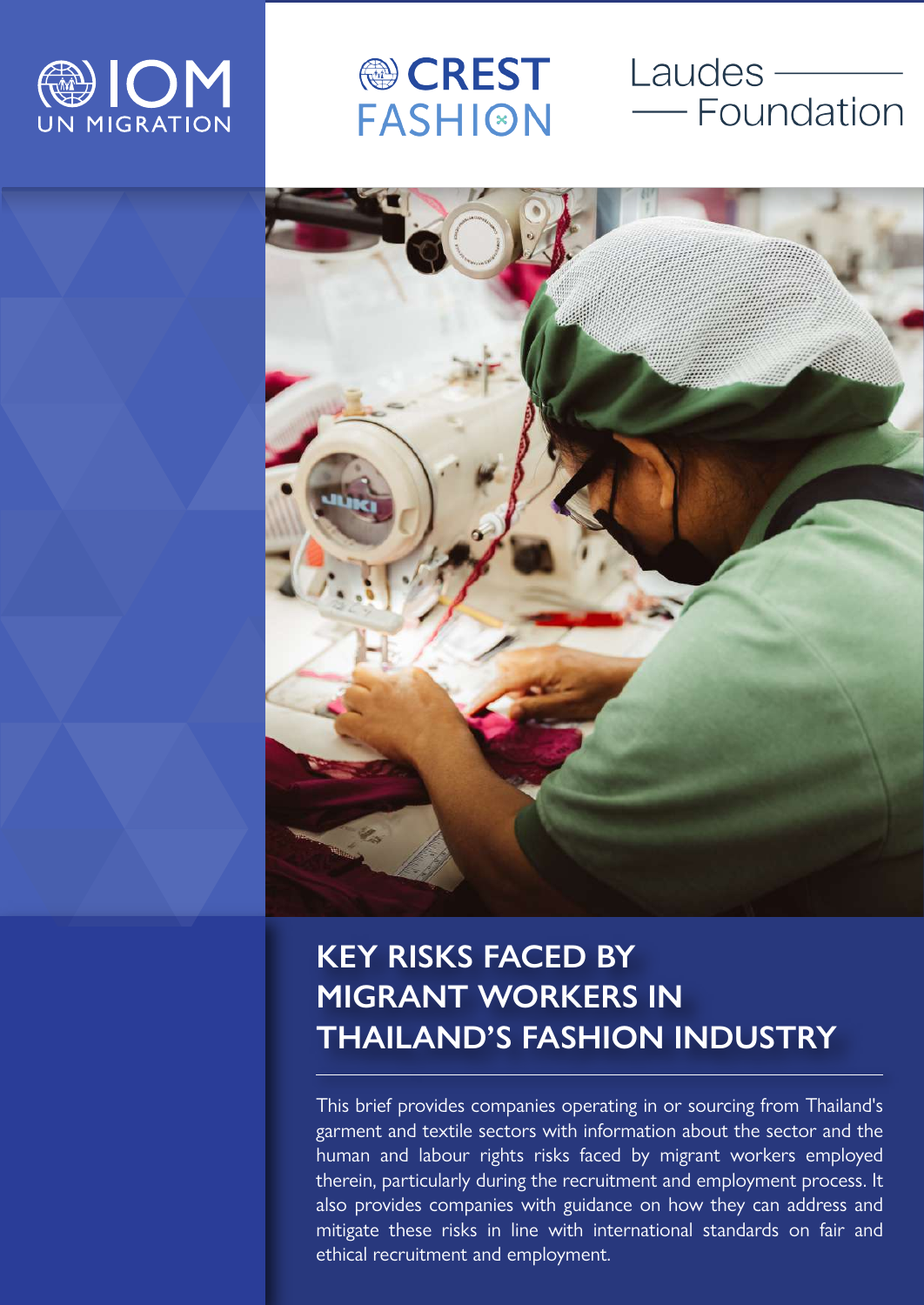# **CREST FASHION**

Through CREST Fashion, IOM supports businesses, civil society and governments to forge inclusive work cultures in global fashion supply chains and migration management systems where migrant workers' careers, especially women migrants, thrive and achievements are celebrated.

In collaboration with civil society and trade unions, CREST Fashion empowers migrant workers to take informed decisions about migration by disseminating informational materials.

#### **OVERVIEW OF THAILAND'S GARMENT AND TEXTILE SECTORS**



# **KEY HUMAN AND LABOUR RIGHTS RISKS FACED BY MIGRANT WORKERS**

Despite Thailand's garment and textile sectors being heavily reliant on migrant workers, these workers may face several risks and experience protection gaps throughout their migration journey, especially during recruitment and employment.



RECRUITMENT

CRUITMEN

#### **Gaps in Legal Protections regulating Recruitment into Thailand**

Thai law does not require employers to cover the same level of recruitment-related costs as international standards do. This may lead to migrants covering their own recruitment fees and related costs. In 2018, the mean cost paid by migrant workers was USD 461.



**Taking out Loans**

When migrant workers cannot pay the recruitment fees and related costs up front, they may borrow from moneylenders. In 2018, it was found migrant workers paid interest rates of around 20 per cent per month. This may lead to debt bondage.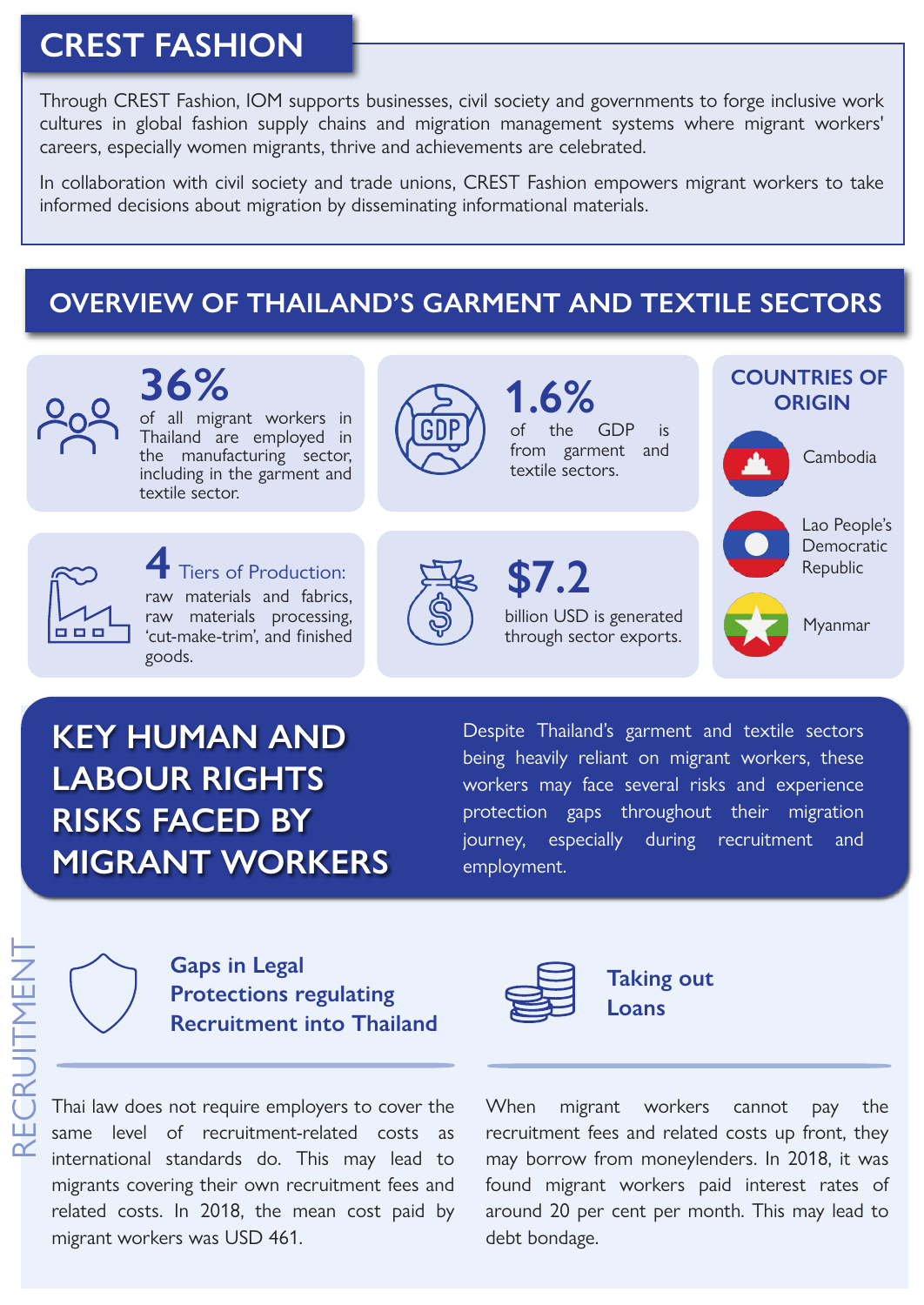

RECRUITMENT

#### **Gender-based Violence and Discrimination**



#### **Lack of Written Employment Contract**

Women are more likely to use an intermediary to migrate, face movement restrictions, and face sexual abuse during recruitment. Migrant women may also be subjected to mandatory pregnancy testing during the recruitment process. The test result may be used against them to inform the hiring decision. Therefore, such testing results in discrimination against pregnant migrant women.

In 2018, about 52 per cent of migrant workers who migrated through regular channels were not provided written employment contracts. 87 per cent of those with contracts signed the contract only upon arrival in Thailand. Also, some migrant workers were provided with employment contracts in a language they cannot understand.



#### **Lack of Pre-Departure Orientation (PDO)**

Undergoing PDO is not a legal requirement for seasonal workers, who are often employed in the garment and textile sector. Not having received PDO, these migrant workers lack knowledge of their rights and remediation available to them.



Migrant workers are dependent on their employer to enroll them onto the Social Security Fund (SSF) so that they are able to access the benefits. Seasonal workers are unable to enroll in the SSF and are required to buy Migrant Health Insurance themselves, which offers fewer benefits than SSF, and costs around USD 15 for three months.



#### **Poor Working Conditions in Special Economic Zones (SEZs)**

Many garment factories are located in the SEZs in Mae Sot. Many migrant workers employed here are irregular or seasonal, allowing employers to maintain a flexible labour force. In 2018, it was found that these workers work 6.6 days a week on average, earning a monthly wage of USD 216, which is below the legal minimum wage.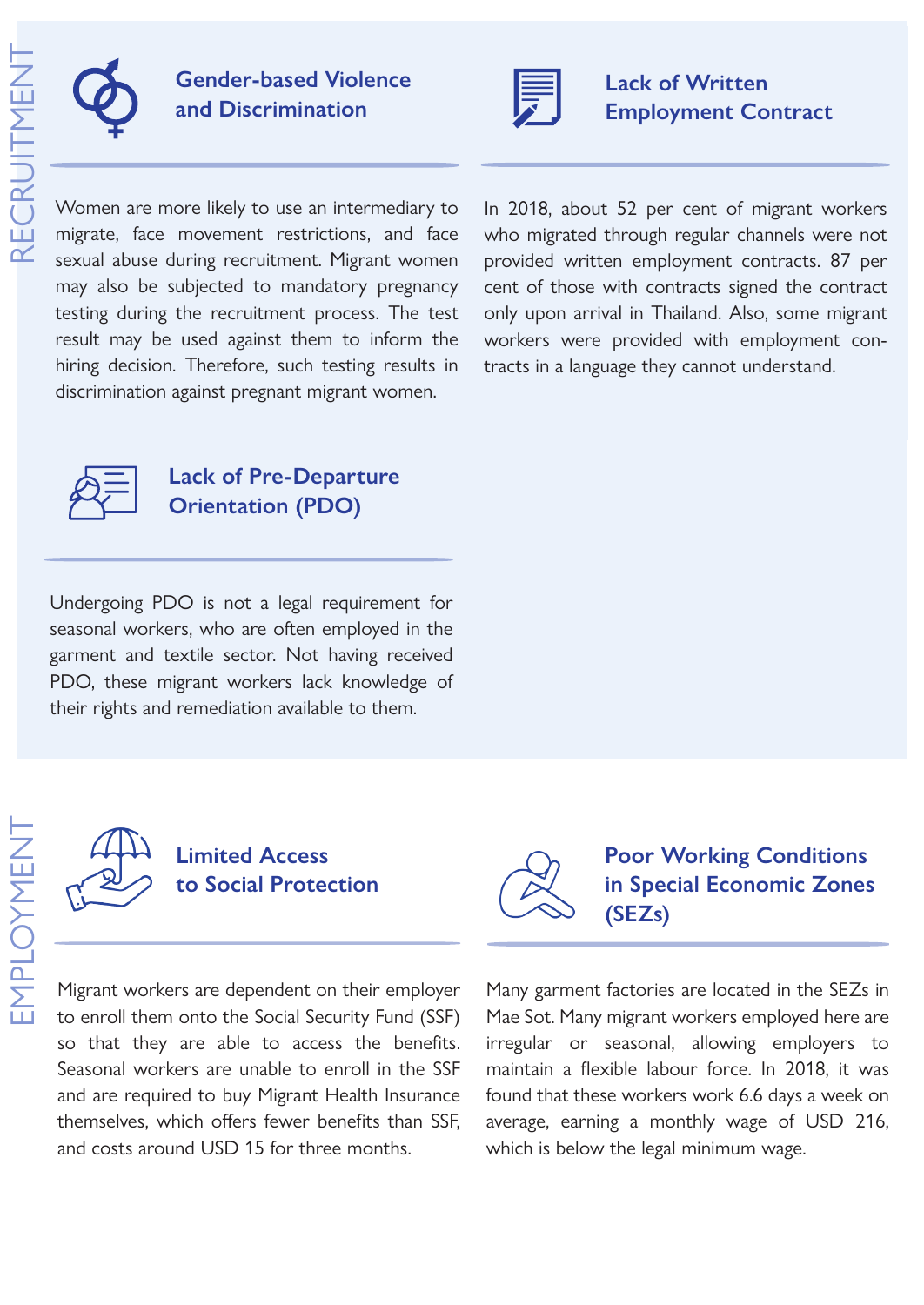

Due to lack of employers' compliance with the Labour Protection Act 1998, migrants do not obtain knowledge of legal protections they are entitled to, and how they can report breaches of these. Irregular migrants do not report breaches due to fear of arrest and deportation.



Migrant women risk dismissal if they are found pregnant during employment. They also get paid less than men. In 2019, the gender pay gap for migrants from Cambodia and Lao People's Democratic Republic was 19 per cent, and 11 per cent for migrants from Myanmar.



**Decent Work** Deficits

Employers may expect migrants to work excessive hours, limit rest days or pay below minimum wage, even though this is not in line with national legislation. This is possible due to lack of monitoring and enforcement of labour laws in garment and textile factories.

**Barriers to Accessing Effective Remediation** 

Migrant workers may lack understanding of the mechanisms and processes, face language barriers, discrimination or fear dismissal by their employer when filing grievances. Particular challenges are faced by women and LGBTQI+ individuals, who may not be taken seriously when filing complaints.

> **Restrictions to Freedom of**

**Movement**



**Restrictions to Freedom of Association and Collective Bargaining**

Under the Labour Relations Act 1975, migrant workers are not allowed to form trade unions or become board members of existing unions. Seasonal workers often do not engage in union activities due to fear of reprisal or dismissal without compensation.

The movement of seasonal migrant workers is limited to the district or province level. Many migrant workers may also face restrictions if their personal documents are retained or if they have outstanding debts.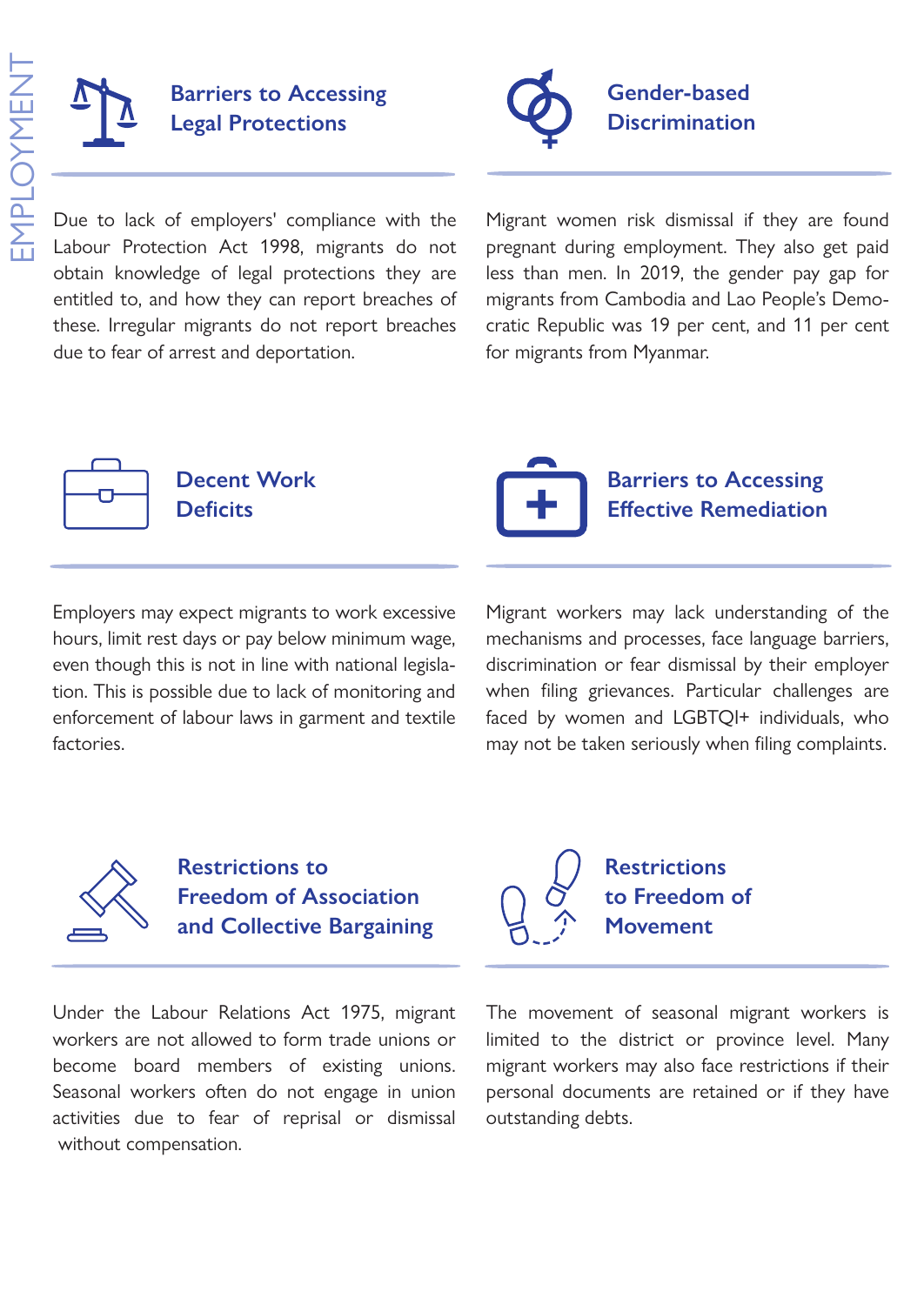# **WHAT IS THE SOLUTION?**





Learn how your company can mitigate the risks outlined above, promote respect for migrant workers' human and labour rights and contribute to these Sustainable Development Goals (SDGs):



# **HOW CAN COMPANIES ADDRESS THESE RISKS?**

It is the responsibility of employers that recruitment and employment of migrant workers takes place in a fair and ethical manner. To do so, it is important that they adhere to the principles laid out in IOM's Migrant Worker Guidelines for Employers, during each stage of the labour migration process.

#### **OVERARCHING PRINCIPLES WHICH APPLY TO ALL STAGES OF THE LABOUR MIGRATION PROCESS**

#### **A**

Recruit and employ migrant workers in accordance with applicable laws in origin, transit and destination countries.

#### **B**

Treat all migrant workers equally and without discrimination.

### **C**

Ensure migrant workers have access to effective remedy throughout all stages of labour migration.

### **D**

Treat personal data of migrant workers as confidential and protected.

#### **E**

Uphold the human and labour rights of migrant workers during and after crisis.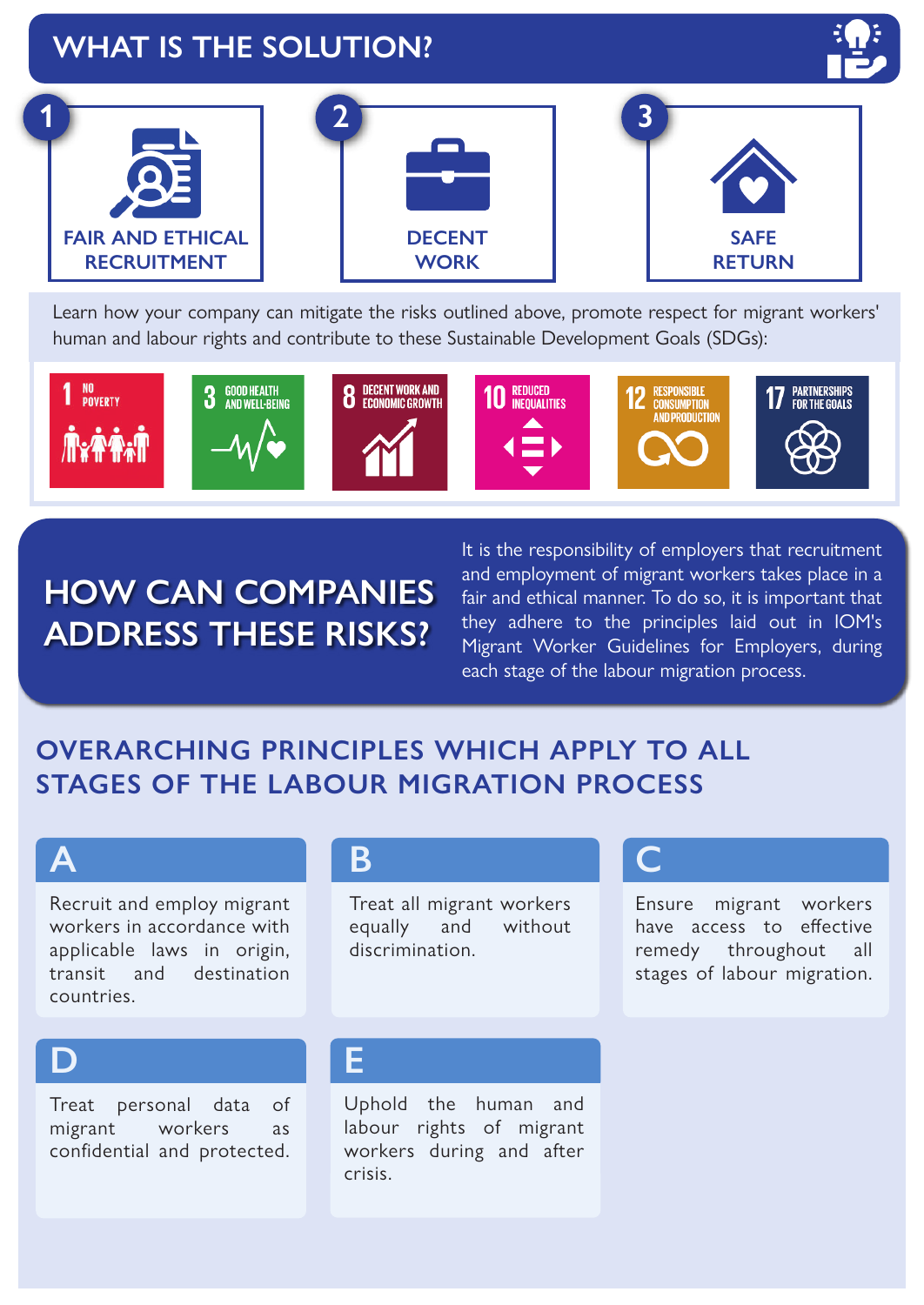#### **RECRUITMENT AND DEPLOYMENT**



# **1.1**

Recruit migrant workers directly or through fair and ethical labour recruiters.

#### **1.2**

Ensure migrant workers are not charged recruitment fees and related costs throughout the entire labour migration process.

# **1.4**

Select migrant workers based on merit, without discrimination or coercion.

#### **1.5**

Ensure migrant workers voluntarily sign a written employment contract in a language they understand prior to their departure.

### **1.3**

Provide migrant workers with accurate information about all terms and conditions of migration and employment.

# **1.6**

Facilitate migrant workers' safe travel from their community or country of origin to their location of work.

#### **EMPLOYMENT**

# **2.1**

Provide migrant workers with safe, decent and respectful employment and working conditions.

# **2.4**

Provide migrant workers with sufficient rest time and do not coerce them into work beyond legal limits on working hours.

# **2.7**

Ensure migrant workers have access to adequate, decent and gender-responsive living conditions.

#### **2.2**

Ensure migrant workers are free to exercise their right to freedom of association and collective bargaining.

# **2.3**

Provide migrant workers with fair and regular wages and benefits.

#### **2.5**

Do not withhold migrant workers' personal documents.

# **2.8**

Provide migrant workers with full access to health and social protection.

# **2.6**

Do not restrict migrant workers' movement beyond their workplace and accommodation.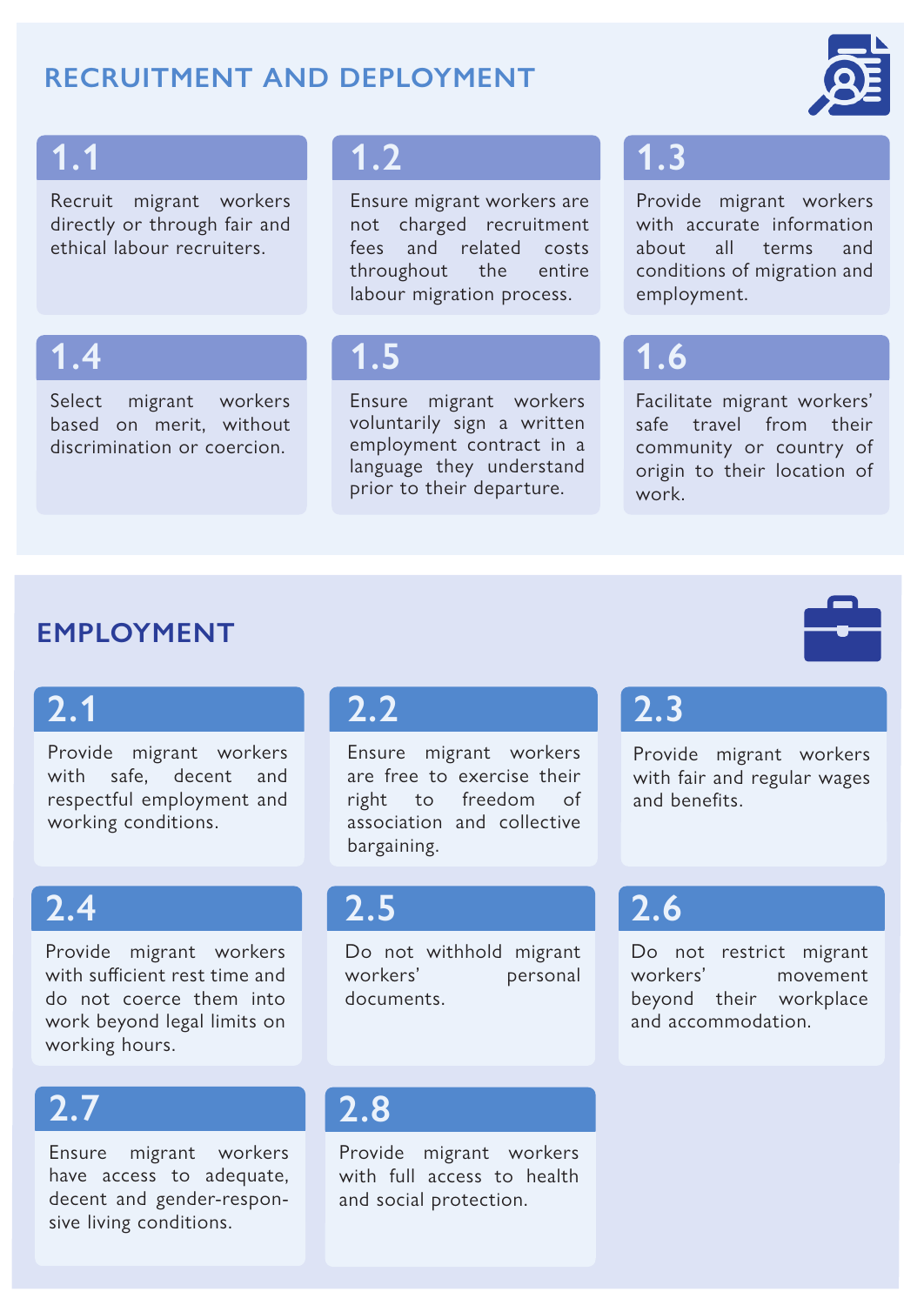#### **RETURN AND ONWARD MIGRATION**



#### **3.1**

Ensure migrant workers are able to terminate their employment without fear of reprisal or penalties.

### **3.2**

Do not prevent migrant workers from changing their employer.

# **3.3**

Facilitate safe return of migrant workers to their location of origin or to another destination.

# **3.4**

Prepare migrant workers for reintegration into their communities and local labour markets upon their return to location of origin.

**To learn more about how these principles can be put into practice, please refer to IOM's Migrant Worker Guidelines for Employers.** 



#### **REFERENCES**

Clean Clothes Campaign, Migrant workers in Thailand's garment factories, 2014

International Labour Organization (ILO), Recruitment fees and related costs: What migrant workers from Cambodia, Lao People's Democratic Republic and Myanmar pay to work in Thailand, 2020, available at: www.ilo.org/wcmsp5/groups/public/---asia/---ro-bangkok/documents/publication/wcms\_740400.pdf

International Organization for Migration (IOM), Thailand Migration Report 2019, available at: https://thailand.iom.int/thailand-migration-report-2019-0

Meyer, S. et al. Gender differences in violence and other human rights abuses among migrant workers on the Thailand-Myanmar border, SAGE Journals, 2018, available at: https://journals.sagepub.com/doi/abs/10.1177/1077801218805587

Thomson Reuters Foundation, Migrant factory workers in Thailand launch legal action after wages expose, 2020 available at: https://news.trust.org/item/20200921230943-nnisp/

Winrock International, Labor abuse complaint mechanisms in Thailand, 2020, available at: https://winrock.org/wp-content/uploads/2020/05/Thailand-CTIP-Assessment-of-Complaint-Mechanisms.pdf